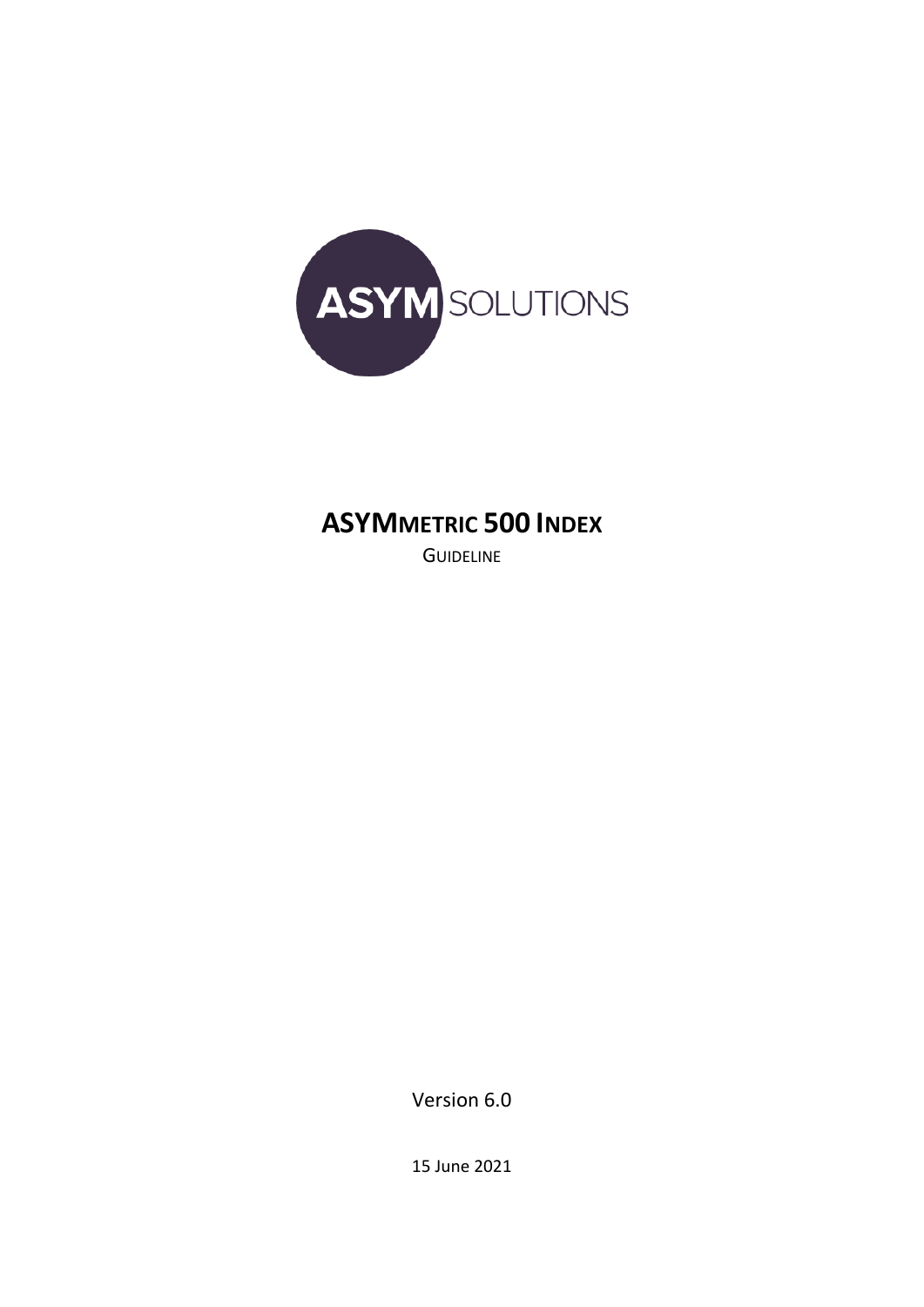### TABLE OF CONTENTS

| 1. |      |  |
|----|------|--|
|    |      |  |
|    |      |  |
|    | 1.3. |  |
|    |      |  |
|    |      |  |
| 2. |      |  |
|    |      |  |
|    |      |  |
|    |      |  |
|    |      |  |
|    |      |  |
|    |      |  |
| 3. |      |  |
|    |      |  |
|    |      |  |
| 4. |      |  |
|    |      |  |
|    |      |  |
|    |      |  |
|    |      |  |
|    |      |  |
|    |      |  |
| 5. |      |  |
|    |      |  |
|    | 5.2. |  |
|    | 5.3. |  |
|    |      |  |
| 6. |      |  |
|    |      |  |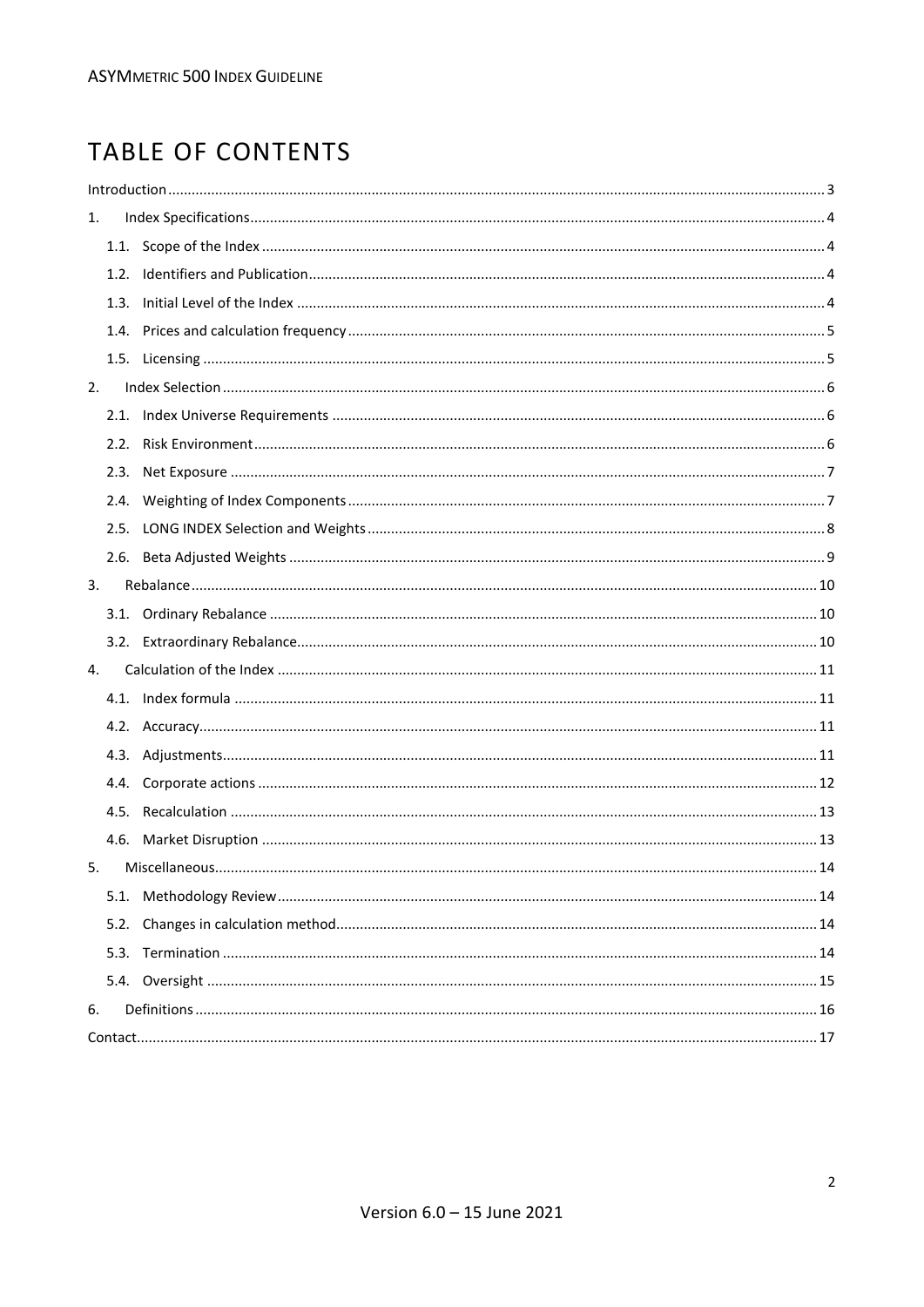## <span id="page-2-0"></span>INTRODUCTION

This document (the "GUIDELINE") is to be used as a guideline with regard to the composition, calculation and maintenance of the ASYMmetric 500 Index (the "INDEX"). Any amendments to the rules made to the GUIDELINE are approved by the COMMITTEE specified in Section 5.4. The INDEX is owned and administrated by ASYMmetric Investment Solutions, LLC, the "INDEX ADMINISTRATOR"). The INDEX ADMINISTRATOR has engaged Solactive AG ("SOLACTIVE") as the calculation and publication agent (the "INDEX CALCULATION AGENT"). The INDEX is calculated and published for the INDEX ADMINISTRATOR by SOLACTIVE. The name "Solactive" is trademarked.

*The text uses defined terms which are formatted with "SMALL CAPS". Such Terms shall have the meaning assigned to them as specified in Section 6 (Definitions).*

The GUIDELINE and the policies and methodology documents referenced herein contain the underlying principles and rules regarding the structure and operation of the INDEX. Neither the INDEX ADMINISTRATOR nor the INDEX CALCULATION AGENT offer any explicit or tacit guarantee or assurance, neither pertaining to the results from the use of the INDEX nor the level of the INDEX at any certain point in time nor in any other respect. The INDEX CALCULATION AGENT strives to the best of its ability to ensure the correctness of the calculation but accepts no liability from the willful negligence, fraud or default of any person in connection with the calculation and publication of the INDEX. The INDEX CALCULATION AGENT does not make any warranties, express or implied, to the INDEX ADMINISTRATOR, any of its customers, or anyone else regarding the INDEX, including, without limitation, any warranties with respect to the timeliness, sequence, accuracy, completeness, correctness, merchantability, quality or fitness for a particular purpose or any warranties as to the results to be in connection with the use of the INDEX. There is no obligation for the INDEX ADMINISTRATOR or the INDEX CALCULATION AGENT – irrespective of possible obligations to issuers – to advise third parties, including investors and/or financial intermediaries, of any errors in the INDEX. The publication of the INDEX by the INDEX CALCULATION AGENT for the INDEX ADMINISTRATOR does not constitute a recommendation for capital investment and does not contain any assurance or opinion of the INDEX ADMINISTRATOR or the INDEX CALCULATION AGENT regarding a possible investment in a financial instrument based on this INDEX.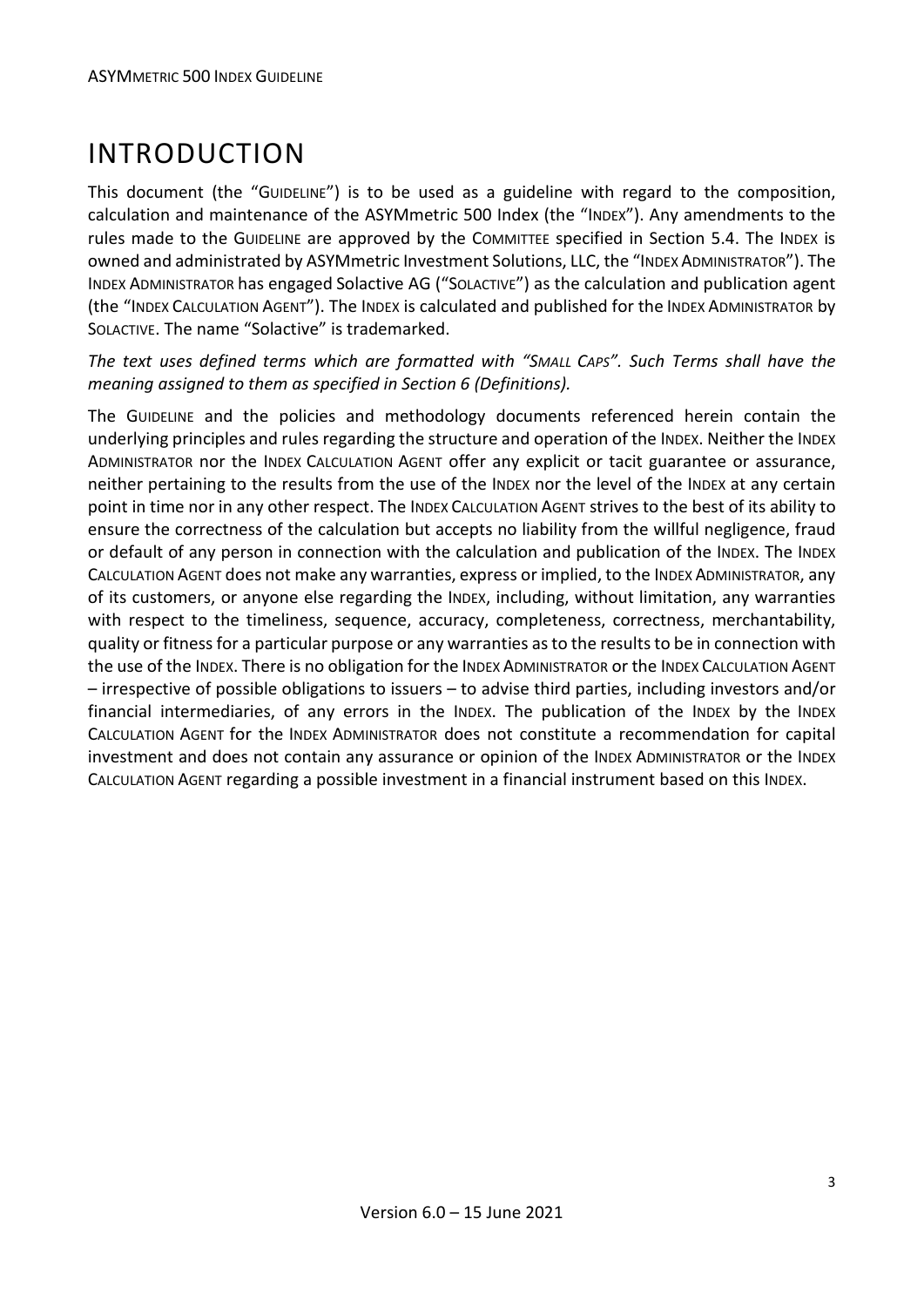## <span id="page-3-0"></span>1. INDEX SPECIFICATIONS

#### <span id="page-3-1"></span>1.1. SCOPE OF THE INDEX

| Category                     | Description                                                                                                                                                                                                                                                                      |
|------------------------------|----------------------------------------------------------------------------------------------------------------------------------------------------------------------------------------------------------------------------------------------------------------------------------|
| <b>Asset Class</b>           | Equity                                                                                                                                                                                                                                                                           |
| Strategy                     | Quantitative long/short hedging strategy that seeks to<br>provide protection against bear market losses and to capture<br>the majority of bull market gains with respect to exposure to<br>the 500 largest capitalized equity securities publicly traded in<br>the United States |
| <b>Regional Allocation</b>   | <b>Developed Markets</b>                                                                                                                                                                                                                                                         |
| <b>Rebalancing Frequency</b> | Monthly                                                                                                                                                                                                                                                                          |

#### <span id="page-3-2"></span>1.2. IDENTIFIERS AND PUBLICATION

The INDEX is published under the following identifiers:

| Name                                    | <b>ISIN</b>  | Currency   | <b>Type</b> | <b>RIC</b> | <b>BBG</b> ticker |
|-----------------------------------------|--------------|------------|-------------|------------|-------------------|
| Low Volatility 500 Index   DE000SL0C6M3 |              | <b>USD</b> | GTR*        |            |                   |
| ASYMmetric 500 Index                    | DE000SL0C6L5 | <b>USD</b> | Long/Short  | ASPY.      | ASPY Index        |

\*GTR means that the Index is calculated as gross total return Index as described in the Equity Index Methodology, which is available on the SOLACTIVE website[: https://www.solactive.com/documents/equity-index-methodology/](https://www.solactive.com/documents/equity-index-methodology/)

The INDEX is published for the INDEX ADMINISTRATOR on the website of the INDEX CALCULATION AGENT [\(www.solactive.com\)](http://www.solactive.com/) and is, in addition, available via the price marketing services of Boerse Stuttgart GmbH and may be distributed to all of its affiliated vendors. Each vendor decides on an individual basis as to whether it will distribute or display the INDEX via its information systems.

Any publication in relation to the INDEX (e.g. notices, amendments to the GUIDELINE) will be published for the INDEX ADMINISTRATOR and available at the website of the INDEX CALCULATION AGENT: <https://www.solactive.com/news/announcements/> and INDEX ADMINISTRATOR website [https://www.ASYMsolutions.com/.](https://www.asymsolutions.com/)

#### <span id="page-3-3"></span>1.3. INITIAL LEVEL OF THE INDEX

The initial level of the INDEX on the 31/12/1999, the START DATE, is 1000. Historical values from the 26/02/2021, the LIVE DATE, will be recorded in accordance with Article 8 of the BMR. Levels of the INDEX published for a period prior to the LIVE DATE have been back-tested.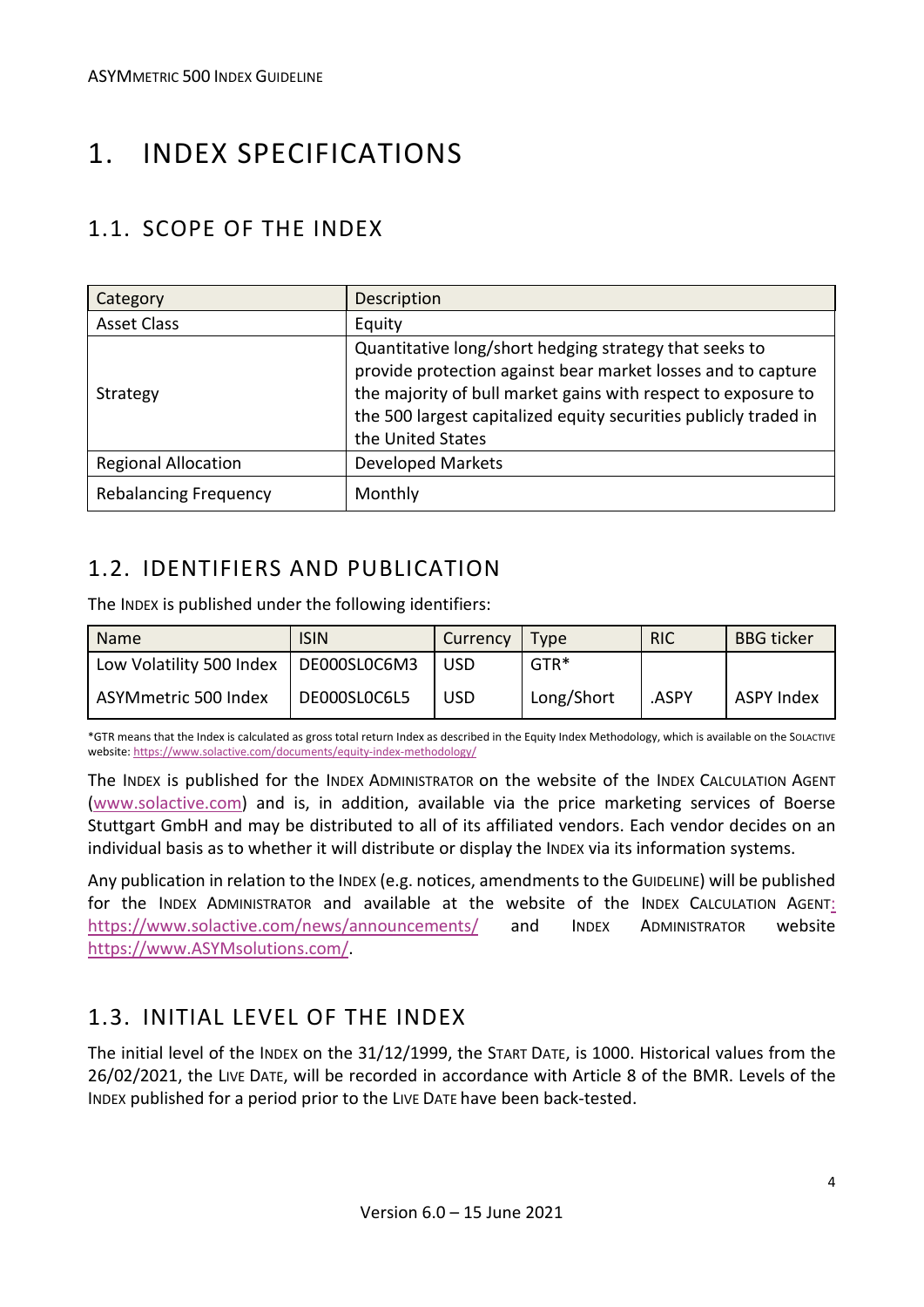#### <span id="page-4-0"></span>1.4. PRICES AND CALCULATION FREQUENCY

The level of the INDEX is calculated on each CALCULATION DAY from 9:30 a.m. to 16:50 p.m. EST based on the TRADING PRICES on the EXCHANGES on which the INDEX COMPONENTS are listed. TRADING PRICES of INDEX COMPONENTS not listed in the INDEX CURRENCY are converted using the current Intercontinental Exchange (ICE) spot foreign exchange rate. Should there be no current TRADING PRICE for an INDEX COMPONENT, the later of: (i) the most recent CLOSING PRICE; or (ii) the last available TRADING PRICE for the preceding TRADING DAY is used in the calculation.

In addition to the intraday calculation a closing level of the INDEX for each CALCULATION DAY is also calculated. This closing level is based on the CLOSING PRICES for the INDEX COMPONENTS on the respective EXCHANGES on which the INDEX COMPONENTS are listed. The CLOSING PRICES of INDEX COMPONENTS not listed in the INDEX CURRENCY are converted using the 04:00 p.m. London time WM Fixing quoted by Reuters. If there is no 04:00 p.m. London time WM Fixing for the relevant CALCULATION DAY, the last available 04:00 p.m. London time WM Fixing will be used for the closing level calculation.

#### <span id="page-4-1"></span>1.5. LICENSING

Licenses to use the INDEX as the underlying value for financial instruments, investment funds and financial contracts may be issued to stock exchanges, banks, financial services providers and investment houses by the INDEX ADMINISTRATOR.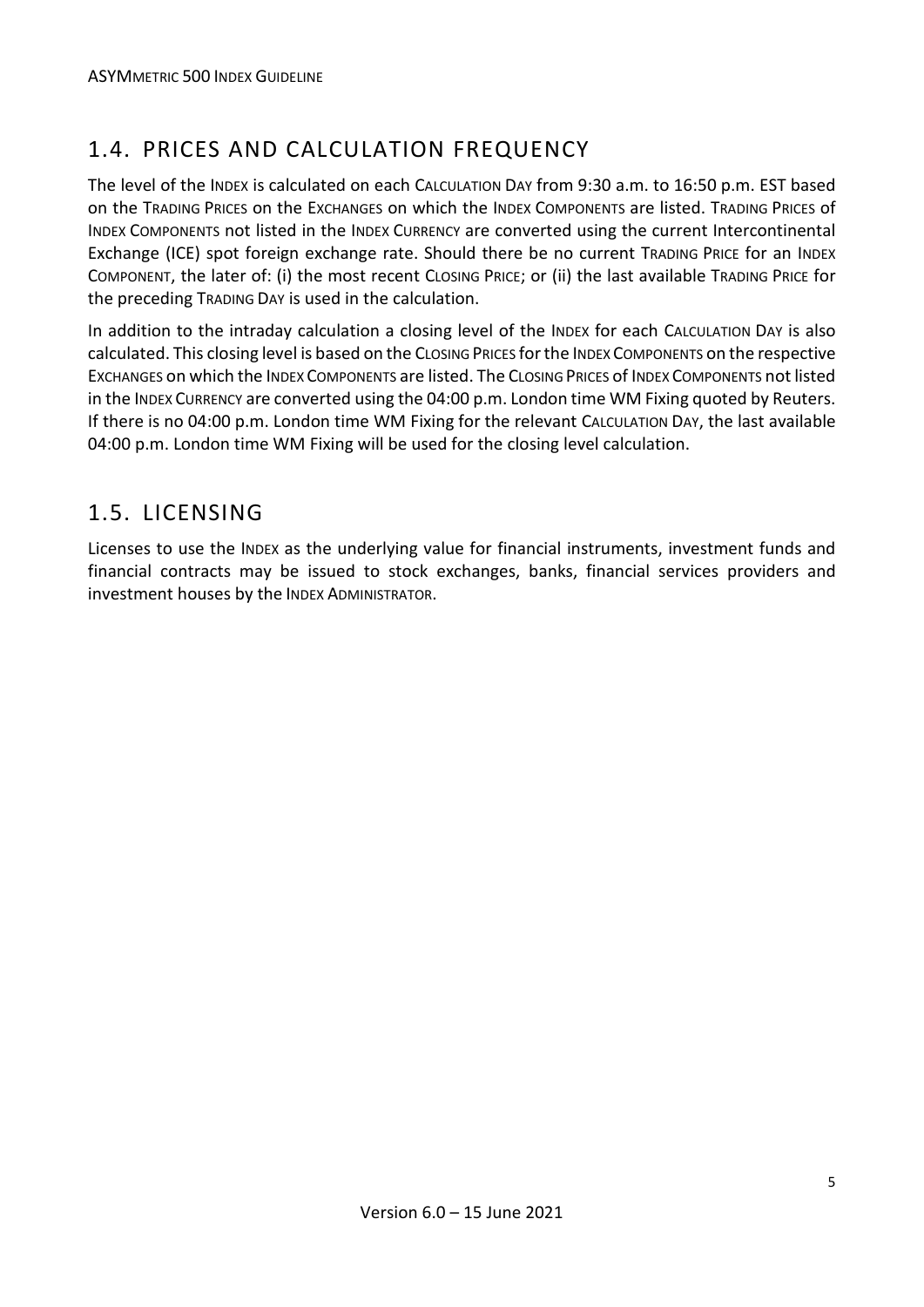### <span id="page-5-0"></span>2. INDEX SELECTION

On each SELECTION DAY, the INDEX ADMINISTRATOR will revise the composition of the INDEX.

In a first step, the INDEX ADMINISTRATOR determines the INDEX UNIVERSE in accordance with Section 2.1. The INDEX UNIVERSE comprises all those financial instruments which fulfill the INDEX UNIVERSE REQUIREMENTS (as specified in Section 2.1) and will constitute a starting pool from which the components of the INDEX will be selected. Based on this INDEX UNIVERSE, the new composition of the INDEX will be determined by applying the rules outlined in Section 2.2.

Each new INDEX COMPONENT will be assigned a weight as described in Section 2.3.

#### <span id="page-5-1"></span>2.1. INDEX UNIVERSE REQUIREMENTS

The INDEX UNIVERSE is comprised of the 500 largest capitalized equity securities publicly traded in the United States.

The determination of the INDEX UNIVERSE is fully rule-based and the INDEX ADMINISTRATOR cannot make any discretionary decisions.

#### <span id="page-5-2"></span>2.2. RISK ENVIRONMENT

The Price Momentum Indicator is driven by the 200 Day Simple Moving Average ("200 Day SMA") of the S&P 500® Index ("SPX Index"). The Price Momentum Indicator is signaling Risk-On, if the S&P 500® Index is trading above its 200 Day SMA and Risk-Off, if the S&P 500® Index is trading below the 200 Day SMA.

| <b>Price Momentum Indicator</b> |                          |  |  |
|---------------------------------|--------------------------|--|--|
| Risk-On                         | <b>Risk-Off</b>          |  |  |
| S&P 500 $^{\circ}$ Index        | S&P 500 $^{\circ}$ index |  |  |
| Above 200 Day SMA               | Below 200 Day SMA        |  |  |

The Price Volatility Indicator is driven by the Index Owner's PriceVol™ a proprietary measure of realized volatility or price volatility. PriceVol™ is the dispersion of returns of the 500 largest capitalized equity securities publicly traded in the United States. The Price Volatility Indicator is signaling Risk-On, if PriceVol<sup>™</sup> is below a threshold of 10 and Risk-Off, if PriceVol™ is above a threshold of 10.

| <b>Price Volatility Indicator</b> |                 |  |  |
|-----------------------------------|-----------------|--|--|
| <b>Risk-On</b>                    | <b>Risk-Off</b> |  |  |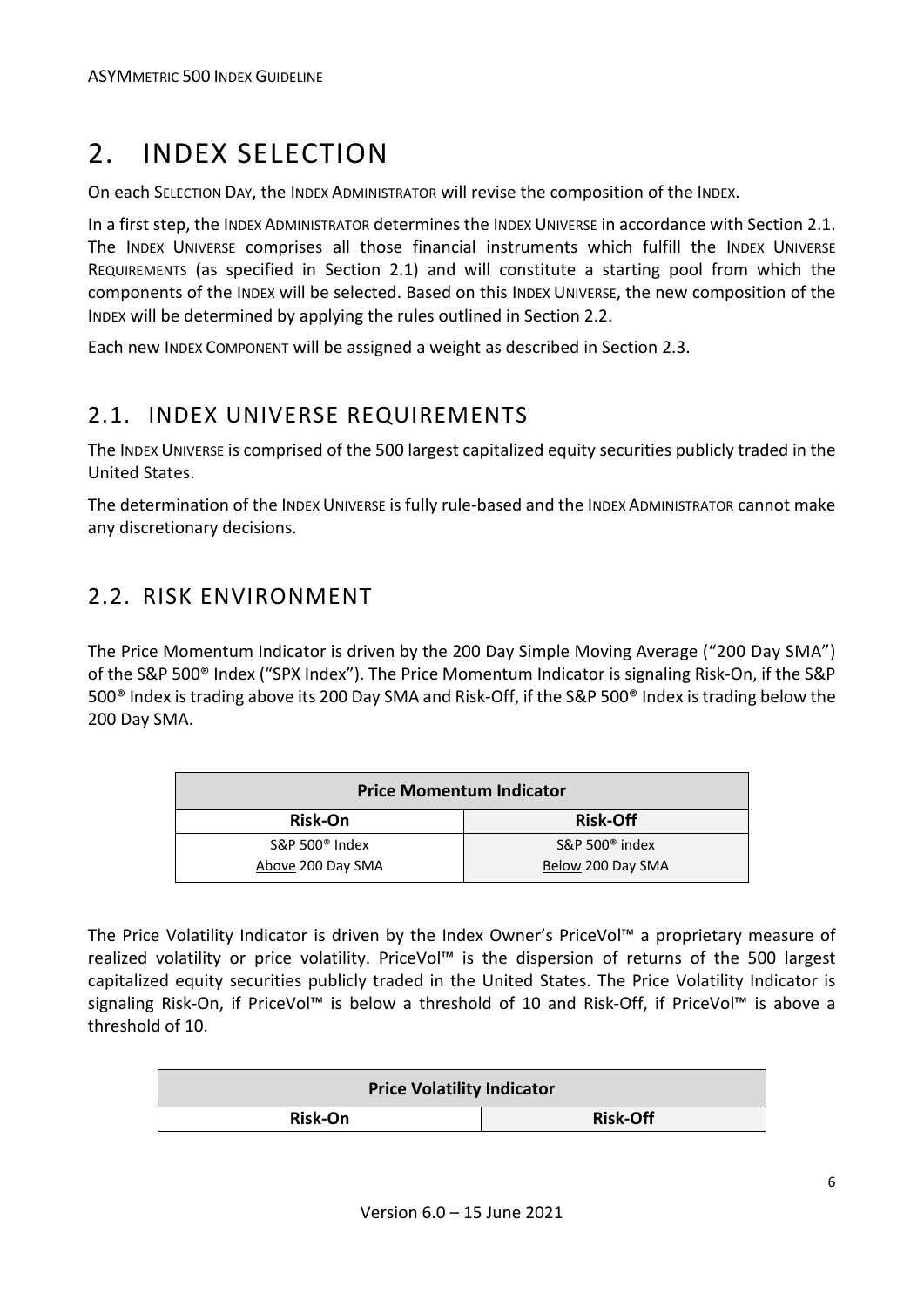| Low Price Volatility  | High Price Volatility |
|-----------------------|-----------------------|
| Below Threshold of 10 | Above Threshold of 10 |

The output of the Price Momentum Indicator and Price Volatility Indicator are used to classify the Market into three risk environments (i) Risk-On, (ii) Risk-Elevated, and (ii) Risk-Off (each a "Risk Environment" and together the "Risk Environments") as outlined in the table below.

| <b>Risk Environments</b> |                                   |          |  |  |
|--------------------------|-----------------------------------|----------|--|--|
| <b>Risk Environment</b>  | <b>Price Volatility Indicator</b> |          |  |  |
| Risk-On                  | Risk-On                           | Risk-On  |  |  |
| Risk-Elevated            | Risk-Off                          | Risk-On  |  |  |
| Risk-Off                 | Risk-Off                          | Risk-Off |  |  |

#### <span id="page-6-0"></span>2.3. NET EXPOSURE

The Risk Environment determines the net exposure of the Index, as referenced in the table below. In the Risk-On environment, the net beta adjusted exposure of the Index is 75%. In the Risk-Elevated environment, the beta adjusted exposure of the index is 0%. In the Risk-Off environment, the net beta adjusted exposure of the Index is -25%.

| <b>Net Exposure</b>       |                 |  |  |
|---------------------------|-----------------|--|--|
| <b>Risk</b><br><b>Net</b> |                 |  |  |
| <b>Environment</b>        | <b>Exposure</b> |  |  |
| Risk-On                   | 75%             |  |  |
| Risk-Elevated             | 0%              |  |  |
| Risk-Off                  | $-25%$          |  |  |

#### <span id="page-6-1"></span>2.4. WEIGHTING OF INDEX COMPONENTS

The ASYMmetric 500 Index is comprised of three components a (i) LONG INDEX; (ii) SHORT COMPONENT; and (iii) CASH COMPONENT. The LONG INDEX is a rules-based low volatility version of the 500 largest capitalized equity securities publicly traded in the United States (LONG INDEX). The SHORT COMPONENT is the SPDR S&P 500® ETF Trust (SHORT COMPONENT). Cash is represented as CASH COMPONENT. These three components are weighted according to the table below depending on the Risk Environment.

| <b>Weighting of Index Components</b> |                      |                                  |                                 |  |  |
|--------------------------------------|----------------------|----------------------------------|---------------------------------|--|--|
| <b>Risk</b><br><b>Environment</b>    | Long Index<br>Weight | <b>Short Component</b><br>Weight | <b>Cash Component</b><br>Weight |  |  |
| Risk-On                              | 100%                 | 0%-25%                           | 0%-25%                          |  |  |
| Risk-Elevated                        | 35%                  | 0%-35%                           | 65%-100%                        |  |  |
| Risk-Off                             | 20%                  | 0%-45%                           | 80%-125%                        |  |  |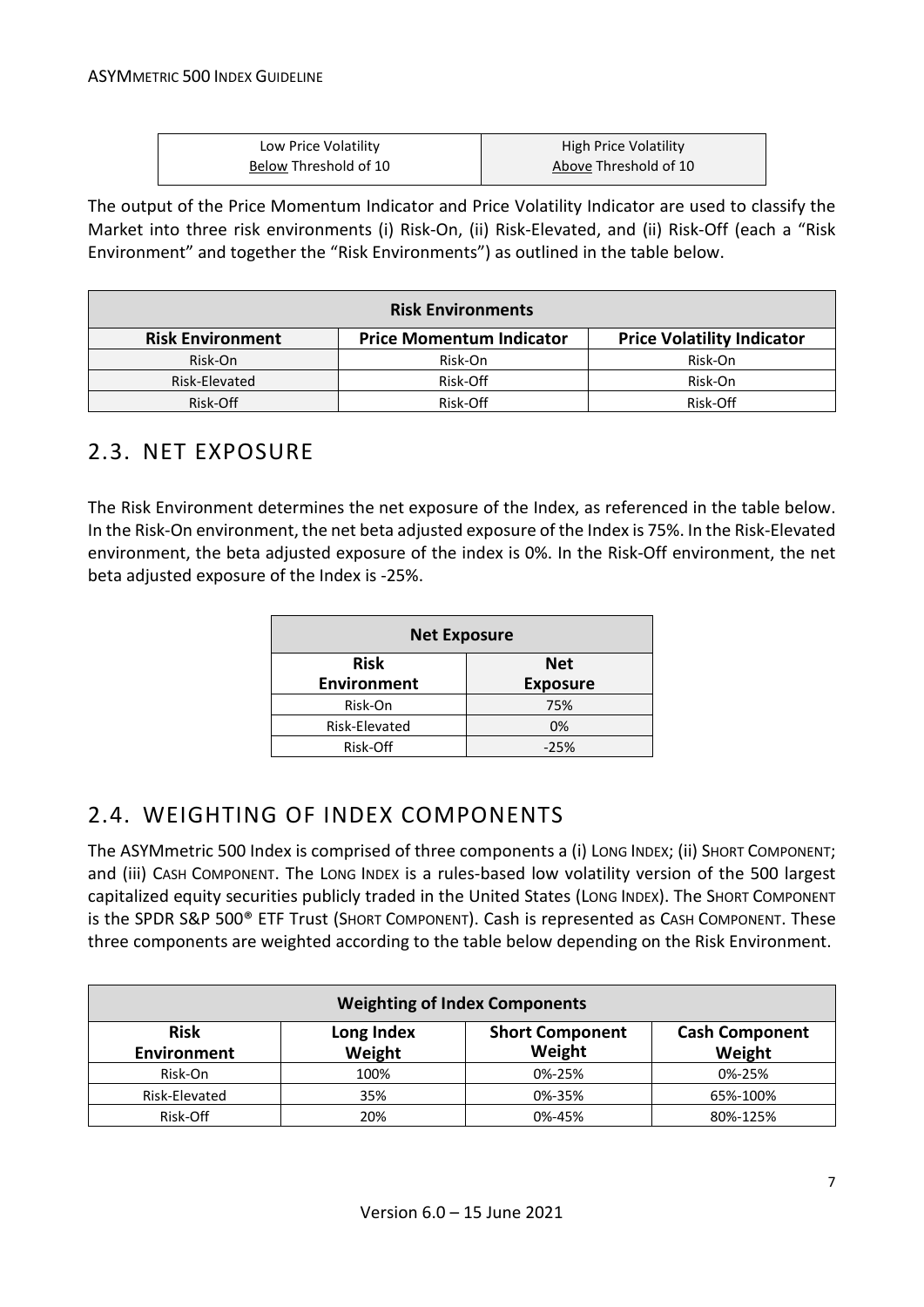#### <span id="page-7-0"></span>2.5. LONG INDEX SELECTION AND WEIGHTS

On each Monthly Select Day, the following selection criteria are performed:

LONG INDEX – Component Selection

- 1. The volatility ("Security Beta") of each constituent of the Market is calculated.
- 2. The constituents of Market are ranked by volatility from the lowest to the highest.
- 3. The lowest ranking or least volatility constituents of each GICS sector are selected for inclusion in the LONG INDEX. The number of components selected in each sector of the LONG INDEX is calculated as described below.

LONG INDEX – Sector and Component Weightings

- 1. The sector weights of the eleven GICS sectors of the Market are calculated.
- 2. The number of index components in each sector of the LONG INDEX is calculated by multiplying the sector weight by the number of components in the LONG INDEX, as per the below formula.

Components by Sector = Sector Weight (%) x Target Number of Components (50)

The target number of components in the LONG INDEX is 50. The number of components per sector is rounded which may cause the Long Book to have slightly more or less than 50 components.

3. The weight of each component in the LONG INDEX is equal weighted within each sector, as per the below formula.

Component Weight by Sector = Sector Weight (%) / Number of Components in Sector

The following table is hypothetical example of how the number of components and security weights are calculated by GICS sector for the LONG INDEX.

| Long Book Components Weighting - Example                                                                                |     |                                 |                         |  |
|-------------------------------------------------------------------------------------------------------------------------|-----|---------------------------------|-------------------------|--|
| <b>Number of</b><br><b>GICS</b><br><b>Sector</b><br>Component<br>Weight<br>Weight<br><b>Sector</b><br><b>Components</b> |     |                                 |                         |  |
| Sector X                                                                                                                | 10% | $50 \times 10\% = 5$ components | $10\% / 5 = 2\%$ weight |  |

4. The constituents of the Market are sorted by GICS sectors. The lowest Security Beta ranked constituents of each GICS sector are selected until the number of positions for the sector are filled. If the Index is not in compliance with applicable Investment Company Act restrictions, at this point, additional positions will be added until the Index is in compliance. These are the new LONG INDEX components to be made effective on Index Adjustment Days.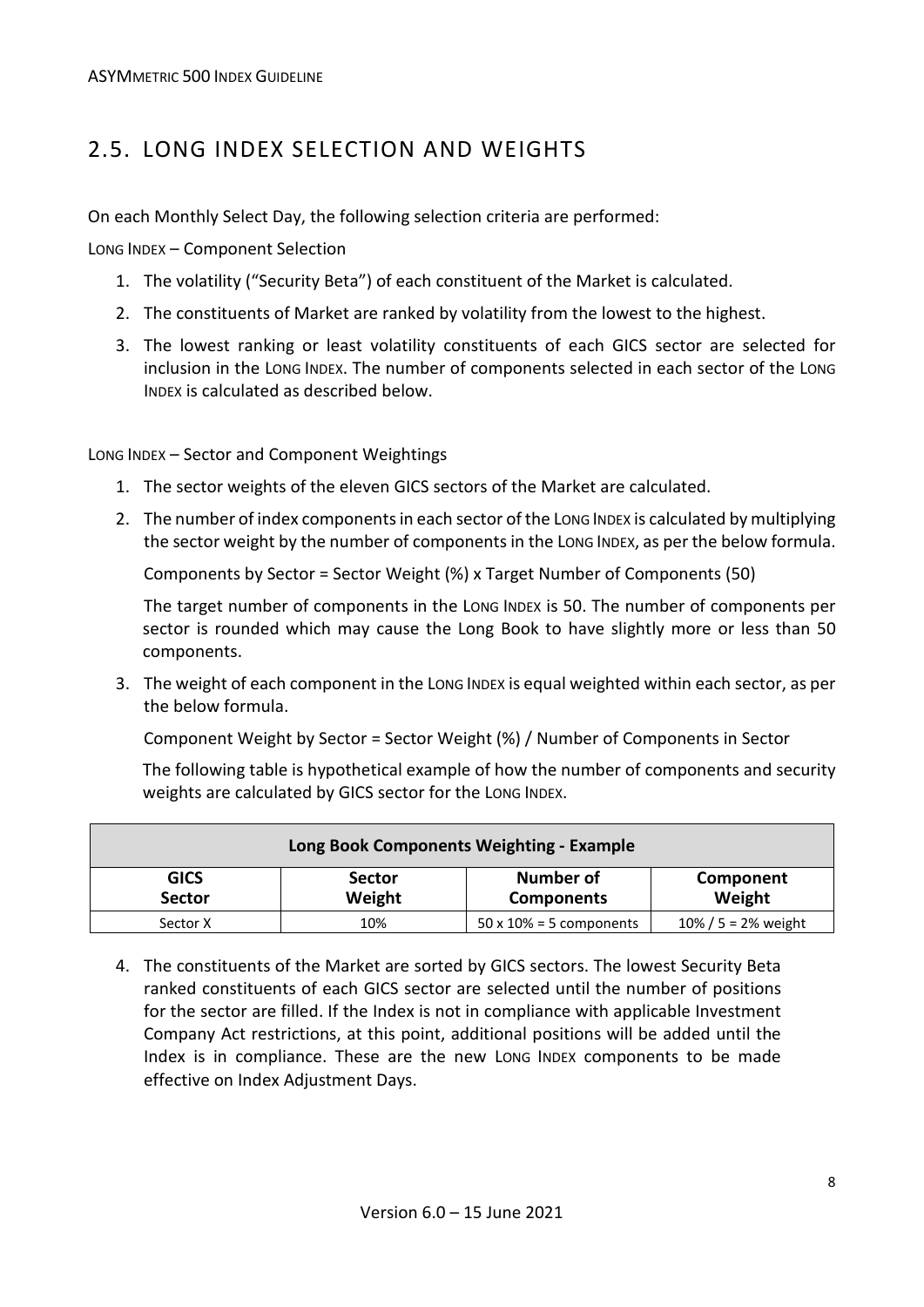#### <span id="page-8-0"></span>2.6. BETA ADJUSTED WEIGHTS

Long exposure of the ASYMmetric 500 Index is beta adjusted. The Beta of LONG INDEX relative to the Market is calculated on Monthly Selection Day. LONG INDEX exposure (as calculated in Section 2.1 Selection and Weighting of Index Components) is multiplied by the Portfolio Beta of the Long Book to derive Beta Adjusted Long Book exposure.

Beta Adjusted Long Exposure = Target Long Exposure x Portfolio Beta Long Book

Net Exposure of the Index is subtracted from the Beta Adjusted Long Book Exposure to establish the actual Short Book weight.

| <b>Beta Adjusted Exposure - Example</b> |                                    |                                              |                                               |  |
|-----------------------------------------|------------------------------------|----------------------------------------------|-----------------------------------------------|--|
| Long<br><b>Exposure</b>                 | Long Book<br><b>Portfolio Beta</b> | <b>Beta Adjusted</b><br><b>Long Exposure</b> | <b>Beta Adjusted</b><br><b>Short Exposure</b> |  |
| 100%                                    | 0.9                                | 90%                                          | $90\% - 75\% = 15\%$                          |  |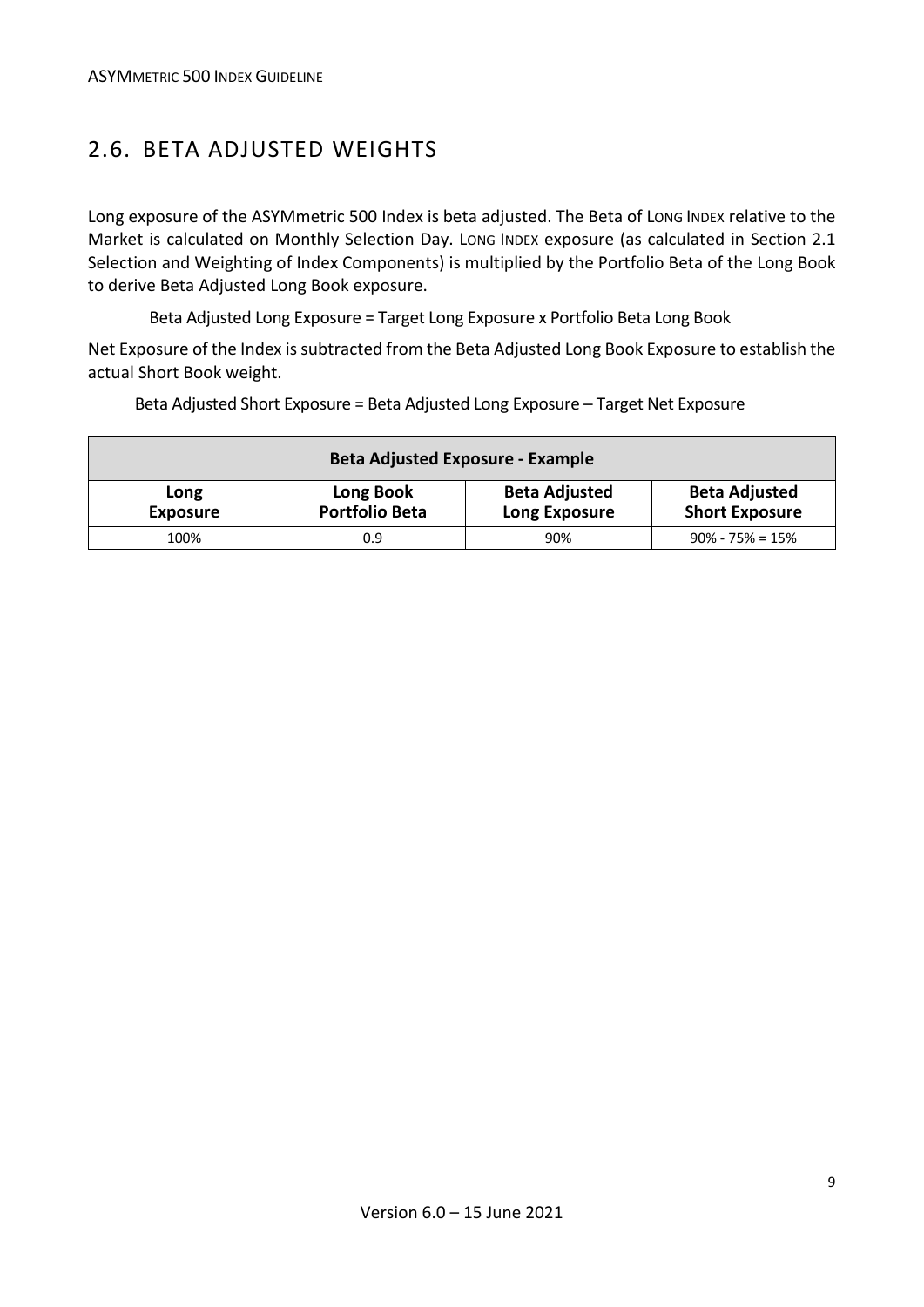### <span id="page-9-0"></span>3.REBALANCE

#### <span id="page-9-1"></span>3.1. ORDINARY REBALANCE

In order to reflect the new selection of the INDEX COMPONENTS determined on the SELECTION DAY (in accordance with Section 2) the INDEX is adjusted by the INDEX CALCULATION AGENT on the REBALANCE DAY after CLOSE OF BUSINESS.

This is carried out by implementing the shares as determined on the FIXING DAY based on the weights calculated on the SELECTION DAY.

For more information on the rebalance procedure please refer to the Equity Index Methodology, which is incorporated by reference and available on the SOLACTIVE website: <https://www.solactive.com/documents/equity-index-methodology/>

SOLACTIVE will publish for the INDEX ADMINISTRATOR any changes made to the INDEX COMPONENTS with sufficient notice before the REBALANCE DAY on the SOLACTIVE website under the section "Announcement", which is available at https://www.solactive.com/news/announcements/

#### <span id="page-9-2"></span>3.2. EXTRAORDINARY REBALANCE

The INDEX is not rebalanced extraordinarily.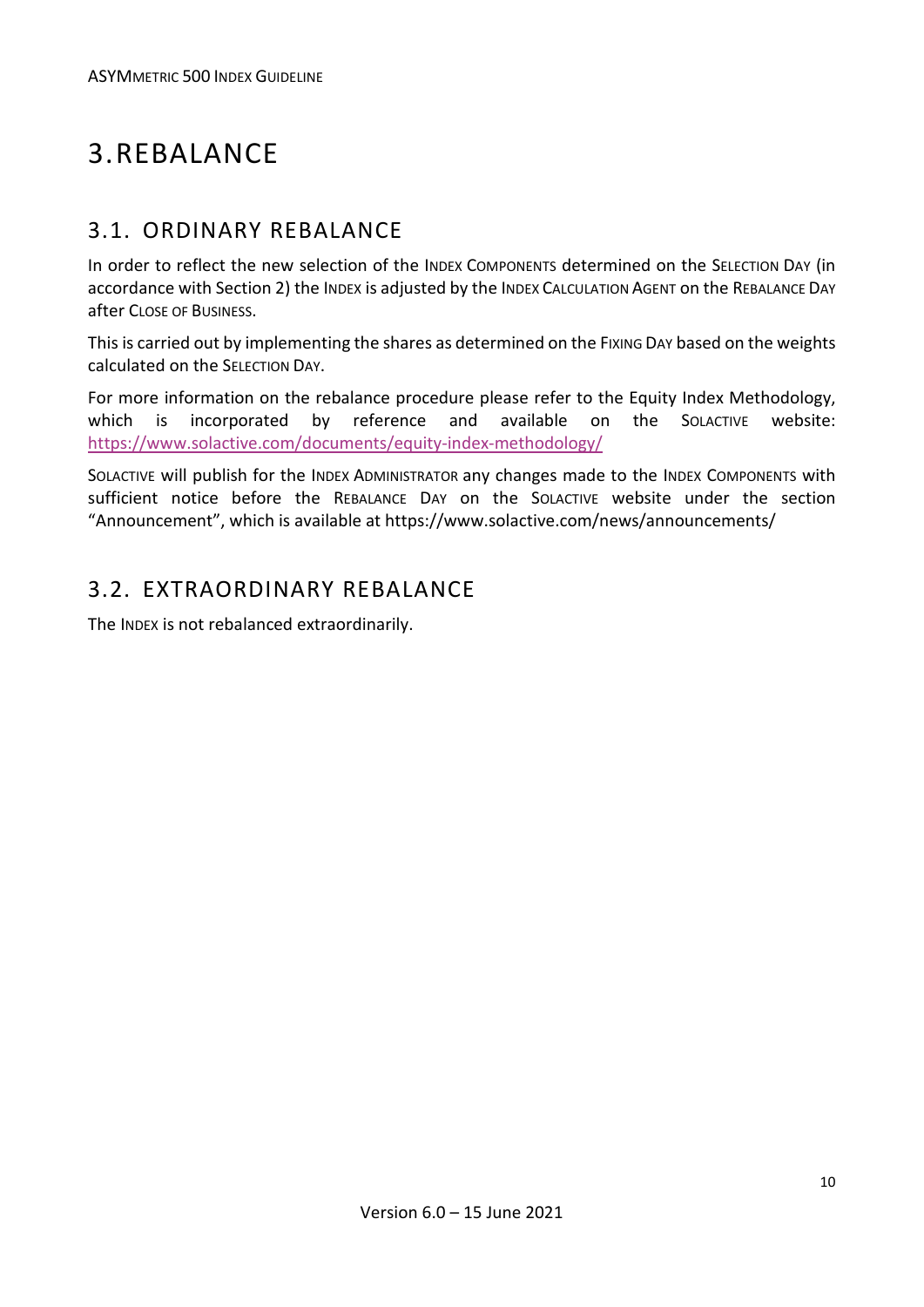# <span id="page-10-0"></span>4. CALCULATION OF THE INDEX

#### <span id="page-10-1"></span>4.1. INDEX FORMULA

The LONG INDEX is calculated as a gross total return Index, the LONG SHORT INDEX is calculated as a combination of LONG INDEX, SHORT COMPONENT and CASH COMPONENT.

The calculation is performed according to the Equity Index Methodology, which is available on the SOLACTIVE website: [https://www.solactive.com/documents/equity-index-methodology/.](https://www.solactive.com/documents/equity-index-methodology/) The standard index formula stipulates that the level of the INDEX changes based on the change of the prices of its INDEX COMPONENTS taking into account their weight in the INDEX and any currency conversion in case the price of an INDEX COMPONENT is quoted in a currency other than the INDEX CURRENCY.

Any dividends or other distributions are reinvested back into the INDEX COMPONENT paying the dividend or other distribution at the opening of the effective date (the so called ex-date) of the payment of such dividend or other distribution.

A more detailed description of the mechanics of the index calculation formula can be found in the Solactive Equity Index Methodology under Section 1.2.

#### <span id="page-10-2"></span>4.2. ACCURACY

The level of the INDEX will be rounded to 2 decimal places. TRADING PRICES and foreign exchange rates will be rounded to six decimal places.

#### <span id="page-10-3"></span>4.3. ADJUSTMENTS

Under certain circumstances, an adjustment of the INDEX may be necessary between two regular REBALANCE DAYS. Such adjustment has to be made if a corporate action (as specified in Section 4.4 below) in relation of an INDEX COMPONENT occurs. Such adjustment may have to be done in relation to an INDEX COMPONENT and/or may also affect the number of INDEX COMPONENTS and/or the weighting of certain INDEX COMPONENTS and will be made in compliance with Section 2.1 of the Equity Index Methodology, which is incorporated by reference and available on the SOLACTIVE website: [https://www.solactive.com/documents/equity-index-methodology/.](https://www.solactive.com/documents/equity-index-methodology/)

In the case an extraordinary event is not outlined the Equity Index Methodology, the COMMITTEE will instruct the INDEX CALCULATION AGENT on the INDEX adjustments.

SOLACTIVE will announce for the INDEX ADMINISTRATOR the INDEX adjustment giving a notice period of at least two TRADING DAYS (with respect to the affected INDEX COMPONENT) on the SOLACTIVE website under the Section "Announcements", which is available at [https://www.solactive.com/news/announcements/.](https://www.solactive.com/news/announcements/)

The INDEX adjustments will be implemented on the effective day specified in the respective notice.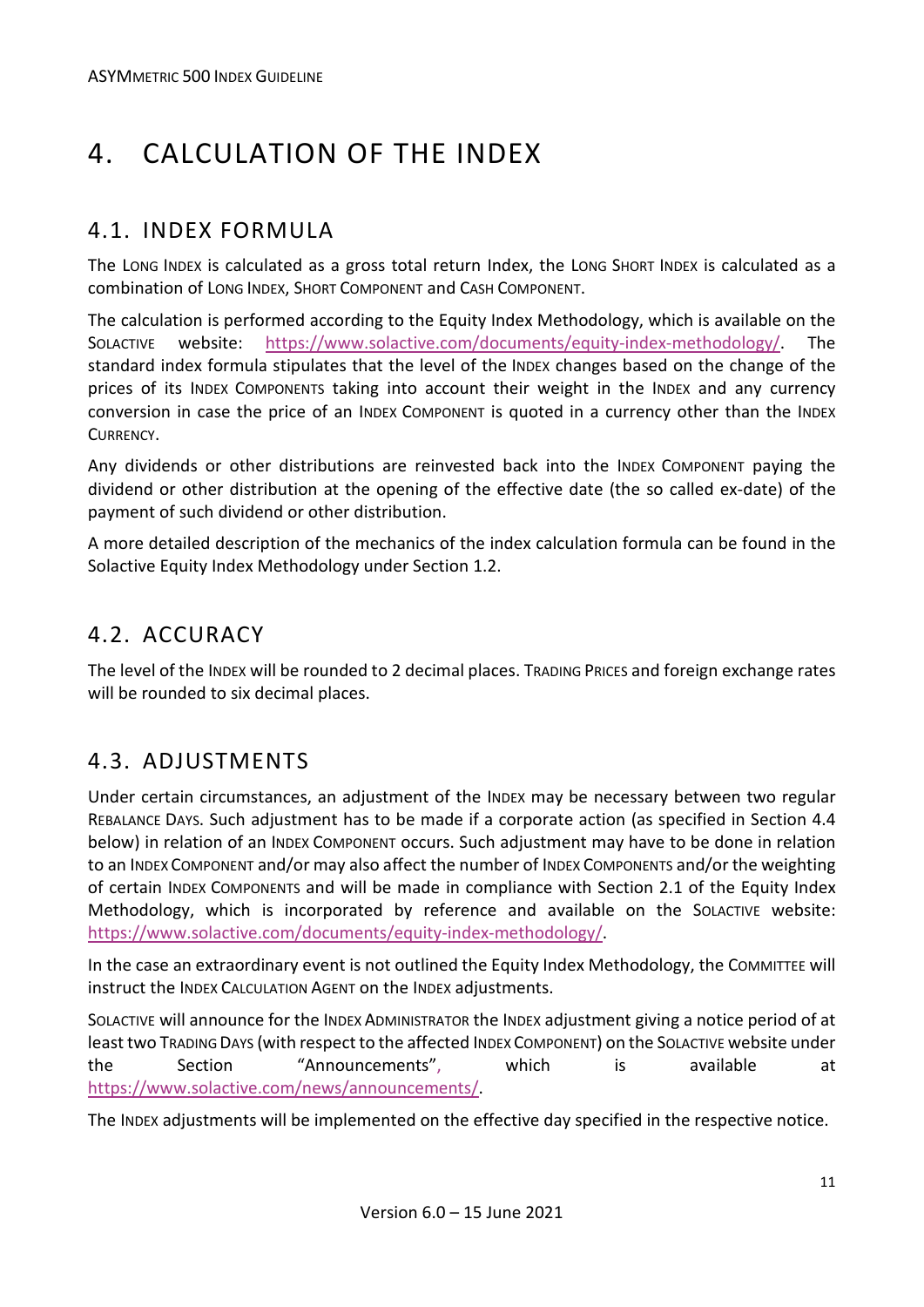#### <span id="page-11-0"></span>4.4. CORPORATE ACTIONS

As part of the INDEX maintenance the INDEX CALCULATION AGENT will consider various events – also referred to as corporate actions – which result in an adjustment to the INDEX between two regular REBALANCE DAYS. Such events have a material impact on the price, weighting or overall integrity of INDEX COMPONENTS. Therefore, they need to be accounted for in the calculation of the INDEX. Corporate actions will be implemented from the cum-day to the ex-day of the corporate action, so that the adjustment to the INDEX coincides with the occurrence of the price effect of the respective corporate action.

Adjustments to the INDEX to account for corporate actions will be made by the INDEX CALCULATION AGENT in compliance with Section 2.1 of the Equity Index Methodology, which is available on the SOLACTIVE website: [https://www.solactive.com/documents/equity-index-methodology/.](https://www.solactive.com/documents/equity-index-methodology/) This document contains for each corporate action a brief definition and specifies the relevant adjustment to the INDEX variables.

While the INDEX CALCULATION AGENT aims at creating and maintaining the methodology for treatment of corporate actions as generic and transparent as possible and in line with regulatory requirements, the INDEX ADMINISTRATOR retains the right to deviate from these standard procedures specified in the Equity Index Methodology in case of any unusual or complex corporate action or if such a deviation is made to preserve the comparability and representativeness of the INDEX over time. The INDEX ADMINISTRATOR will instruct the INDEX CALCULATION AGENT on the INDEX adjustments.

The INDEX CALCULATION AGENT considers following, but not conclusive, list of corporate actions as relevant for INDEX maintenance:

- $\geq$  Cash Distributions (e.g. payment of a dividend)
- $>$  Stock distributions (e.g. payment of a dividend in form of additional shares)
- $>$  Stock distributions of another company (e.g. payment of a dividend in form of additional shares of another company (e.g. of a subsidiary))
- $>$  Share splits (company's present shares are divided and therefore multiplied by a given factor)
- $\geq$  Reverse splits (company's present shares are effectively merged)
- $\geq$  Capital increases (such as issuing additional shares)
- $>$  Share repurchases (a company offer its shareholders the option to sell their shares to a fixed price)
- $>$  Spin-offs (the company splits its business activities into two or more entities and distributes new equity shares in the created entities to the shareholders of the former entity)
- $>$  Mergers & Acquisitions (transaction in which the ownership of a company (or other business organizations) are transferred or consolidated with other entities, e.g. fusion of two or more separate companies into one entity)
- $\geq$  Delistings (company's shares are no longer publicly traded at a stock exchange)
- $\geq$  Nationalization of a company (effective control of a legal entity is taken over by a state)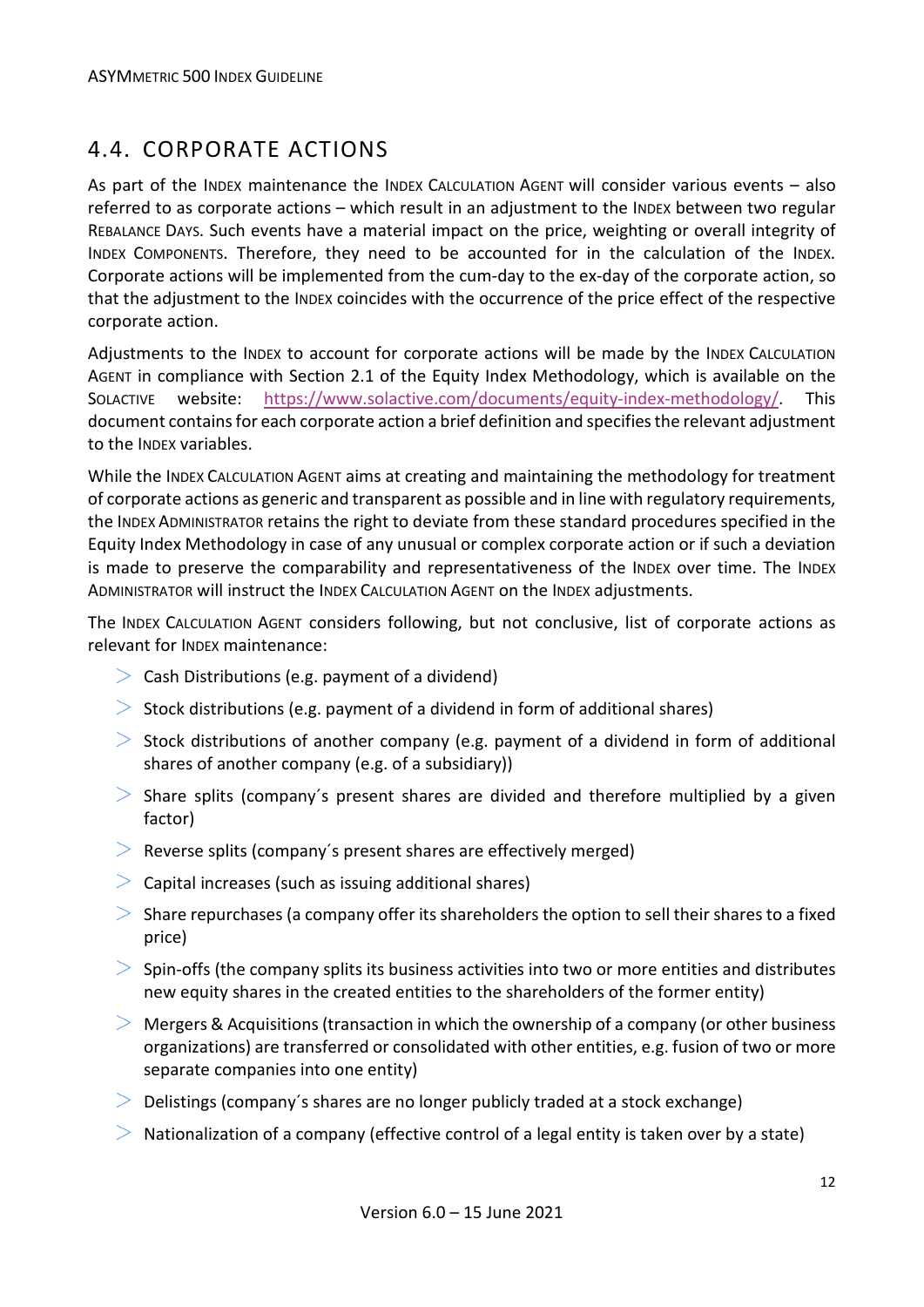$>$  Insolvency

#### <span id="page-12-0"></span>4.5. RECALCULATION

The INDEX CALCULATION AGENT makes the greatest possible efforts to accurately calculate and maintain the indices for the INDEX ADMINISTRATOR. However, errors in the determination process may occur from time to time for variety reasons (internal or external) and therefore, cannot be completely ruled out. The INDEX CALCULATION AGENT endeavors to correct all errors that have been identified within a reasonable period of time. The understanding of "a reasonable period of time" as well as the general measures to be taken are generally depending on the underlying and is specified in the Solactive Correction Policy, which is incorporated by reference and available on the SOLACTIVE website: [https://www.solactive.com/documents/correction-policy/.](https://www.solactive.com/documents/correction-policy/)

#### <span id="page-12-1"></span>4.6. MARKET DISRUPTION

In periods of market stress the INDEX CALCULATION AGENT calculates indices following predefined and exhaustive arrangements as described in the Solactive Disruption Policy, which is incorporated by reference and available on the SOLACTIVE website: [https://www.solactive.com/documents/disruption-policy/.](https://www.solactive.com/documents/disruption-policy/) Such market stress can arise due to a variety of reasons, but generally results in inaccurate or delayed prices for one or more INDEX COMPONENTS. The determination of the INDEX may be limited or impaired at times of illiquid or fragmented markets and market stress.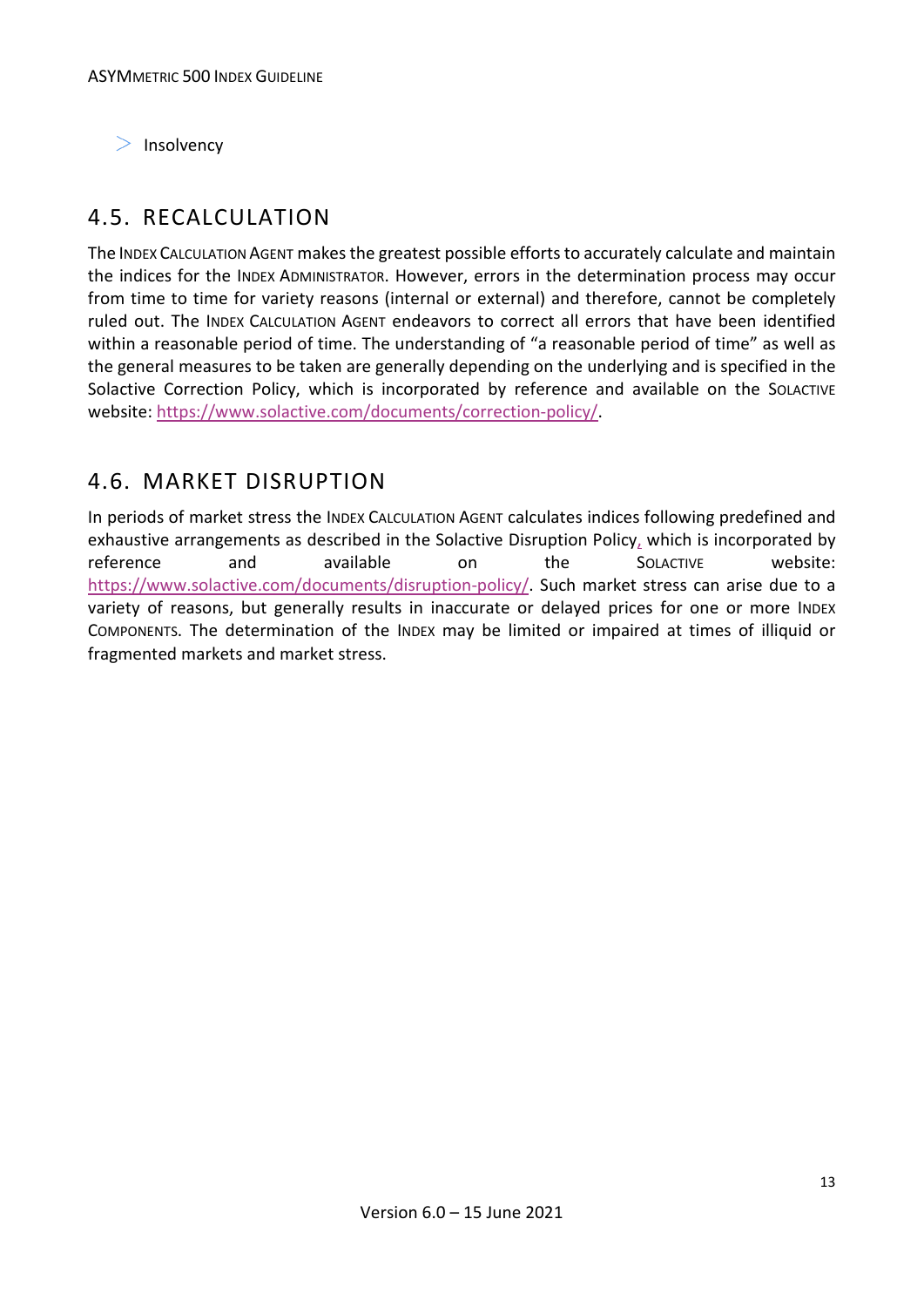# <span id="page-13-0"></span>5. MISCELLANEOUS

#### <span id="page-13-1"></span>5.1. METHODOLOGY REVIEW

The methodology of the INDEX is subject to regular review, at least annually. In case a need of a change of the methodology has been identified within such review (e.g. if the underlying market or economic reality has changed since the launch of the INDEX, i.e. if the present methodology is based on obsolete assumptions and factors and no longer reflects the reality as accurately, reliably and appropriately as before), such change will be made by the Index Administrator.

Such change in the methodology will be announced and published by the INDEX CALCULATION AGENT for the INDEX ADMINISTRATOR on the SOLACTIVE website under the Section "Announcement", which is available at [https://www.solactive.com/news/announcements/.](https://www.solactive.com/news/announcements/) The date of the last amendment of this INDEX is contained in this GUIDELINE.

#### <span id="page-13-2"></span>5.2. CHANGES IN CALCULATION METHOD

The application by the INDEX ADMINISTRATOR and the INDEX CALCULATION AGENT of the method described in this document is final and binding. The INDEX ADMINISTRATOR and the Index Calculation Agent shall apply the method described above for the tasks assigned to them with regard to the composition, determination, calculation, maintenance and publication of the INDEX. However, it cannot be excluded that the market environment, supervisory, legal and financial or tax reasons may require changes to be made to this method. The INDEX ADMINISTRATOR may also make changes to the terms and conditions of the INDEX and the method applied to calculate the INDEX, and instruct the INDEX CALCULATION AGENT accordingly, that it deems to be necessary and desirable in order to prevent obvious or demonstrable error or to remedy, correct or supplement incorrect terms and conditions. Neither the INDEX ADMINISTRATOR nor the INDEX CALCULATION AGENT obliged to provide information on any such modifications or changes. Despite the modifications and changes, the INDEX ADMINISTRATOR and the INDEX CALCULATION AGENT will take the appropriate steps to ensure a calculation method is applied that is consistent with the method described above.

#### <span id="page-13-3"></span>5.3. TERMINATION

The INDEX ADMINISTRATOR makes the greatest possible efforts to ensure the resilience and continued integrity of its indices over time. Where necessary, the INDEX ADMINISTRATOR follows a clearly defined and transparent procedure to adapt Index methodologies to changing underlying markets (see Section 5.2 "Methodology Review") in order to maintain continued reliability and comparability of the indices. Nevertheless, if no other options are available the orderly cessation of the INDEX may be indicated. This is usually the case when the underlying market or economic reality, which an index is set to measure or to reflect, changes substantially and in a way not foreseeable at the time of inception of the index, the index rules, and particularly the selection criteria, can no longer be applied coherently or the index is no longer used as the underlying value for financial instruments, investment funds and financial contracts.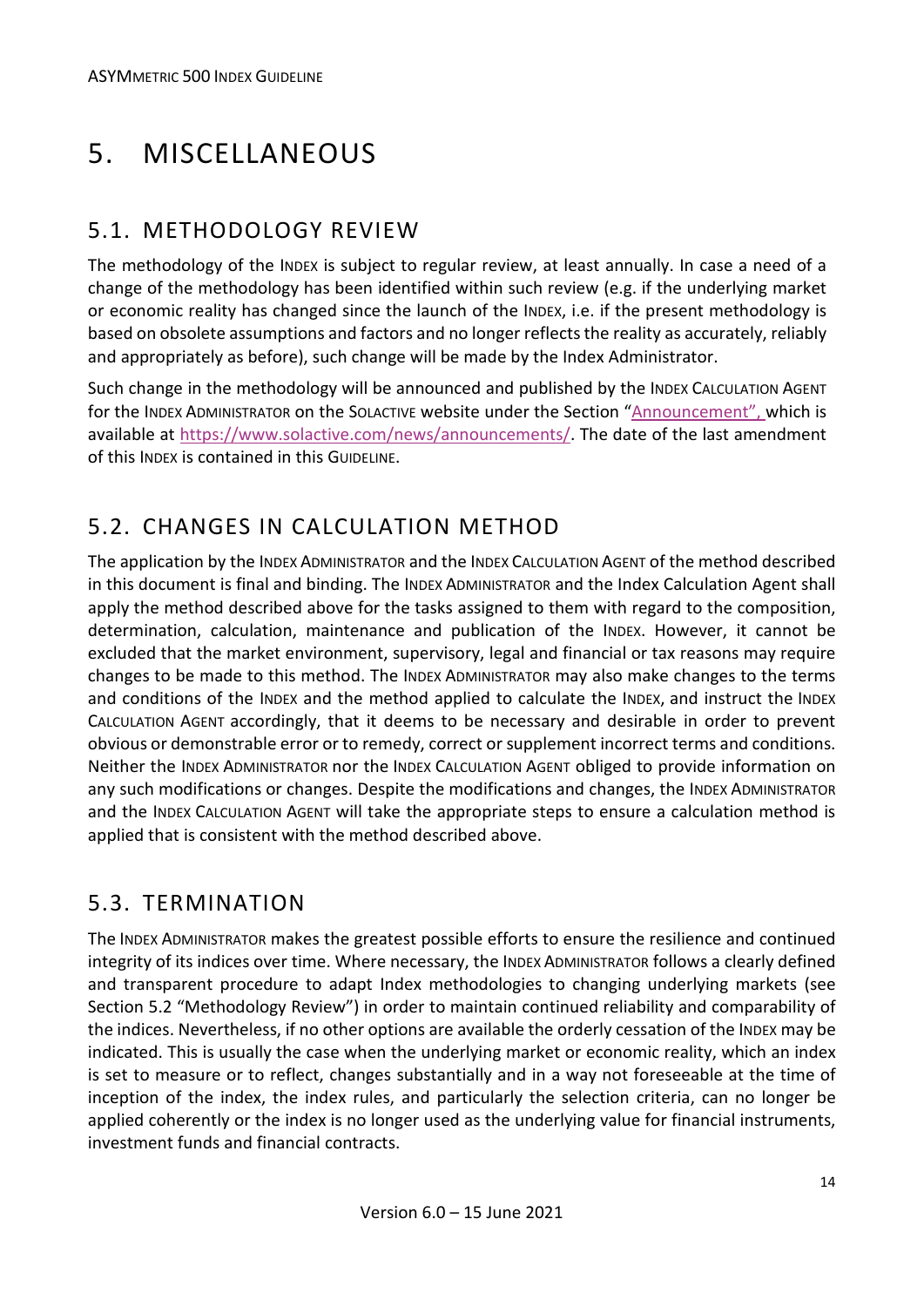#### <span id="page-14-0"></span>5.4. OVERSIGHT

The INDEX ADMINISTRATOR is responsible for decisions regarding any amendments to the rules of the INDEX.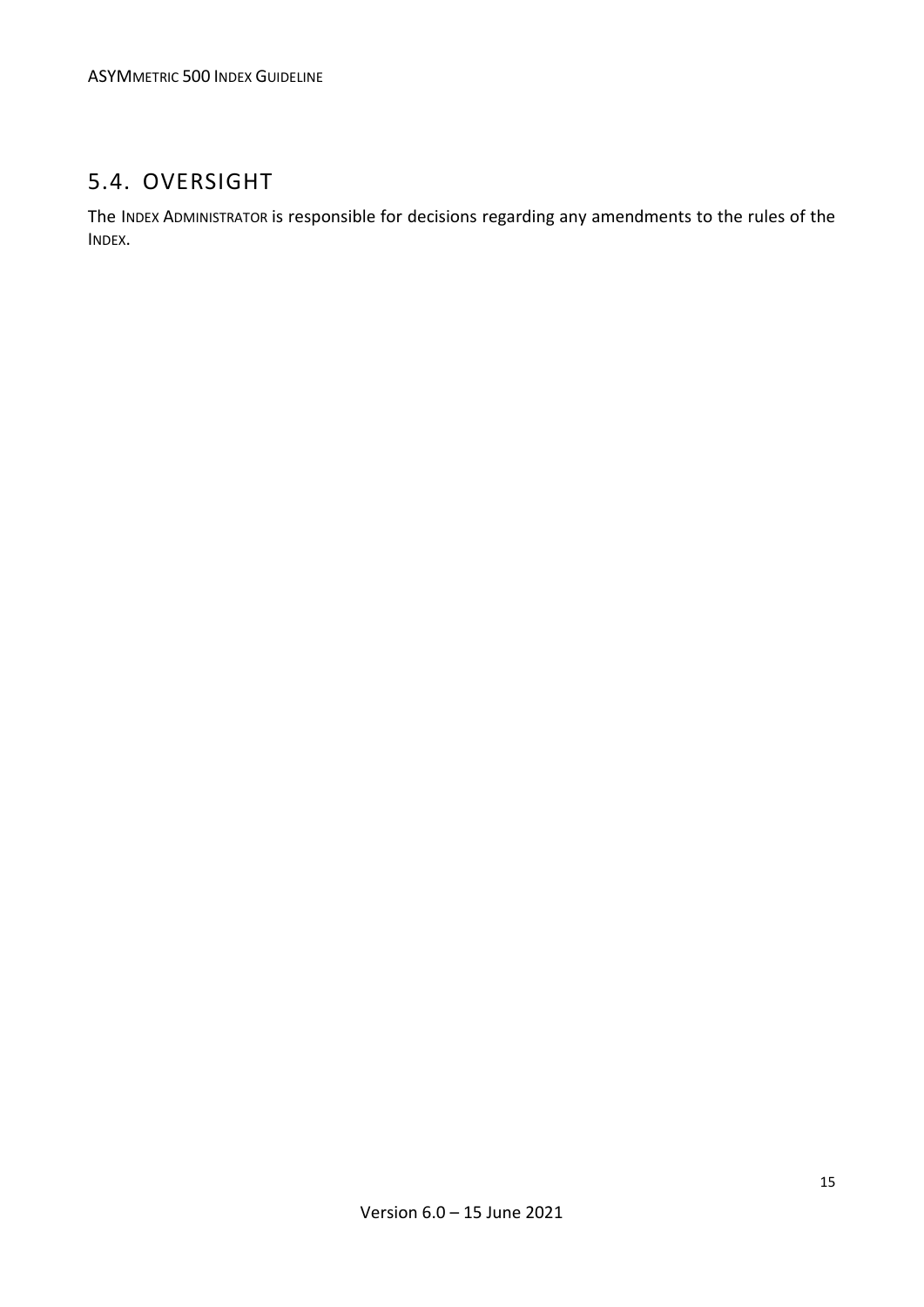### <span id="page-15-0"></span>6. DEFINITIONS

"BUSINESS DAY" is a day on which New York Stick Exchange is open for general business.

"CALCULATION DAY" is every weekday from Monday to Friday. A day on which New York Stock Exchange is not open for general business is not a CALCULATION DAY.

"CLOSE OF BUSINESS" is the calculation time of the closing level of the INDEX as outlined in Section 1.4.

The "CLOSING PRICE" in respect of an INDEX COMPONENT and a TRADING DAY is a security's final regularhours TRADING PRICE published by the EXCHANGE and determined in accordance with the EXCHANGE regulations. If the EXCHANGE has no or has not published a CLOSING PRICE in accordance with the EXCHANGE rules for an INDEX COMPONENT, the last TRADING PRICE will be used.

"EXCHANGE" is with respect to the INDEX and every INDEX COMPONENT, the respective exchange where the INDEX COMPONENT has its listing as determined in accordance with the rules in Section 2.

"FIXING DAY" is the SELECTION DAY.

"GUIDELINE" shall have the meaning as defined in Section "Introduction".

"INDEX" shall have the meaning as defined in Section "Introduction".

"INDEX ADMINISTRATOR" shall have the meaning as defined in Section "Introduction".

"INDEX CALCULATION AGENT" shall have the meaning as defined in Section "Introduction".

"INDEX COMPONENT" is each security reflected in the INDEX.

"INDEX COMPONENT REQUIREMENTS" shall have the meaning as defined in Section 2.2.

"INDEX CURRENCY" is the currency specified in the column "Currency" in the table in Section 1.2.

"INDEX UNIVERSE REQUIREMENTS" shall have the meaning as defined in Section 2.1.

"INDEX UNIVERSE" is the sum of all financial instruments which fulfill the INDEX UNIVERSE REQUIREMENTS.

"LIVE DATE" shall have the meaning as defined in Section 1.3.

"LONG INDEX" is Low Volatility 500 Index.

"Market" is the 500 largest capitalized equity securities publicly traded in the United States.

"NET EXPOSURE**"** is the primary determinant of the direction the Index will move relative to its benchmark.

"NET BETA ADJUSTED EXPOSURE**"** adjusts Long Exposure by the beta of the Long Index.

"PORTFOLIO BETA" is a measure of the volatility of a portfolio. Beta measures the movement of portfolio relative to a benchmark index.

**"**PRICE MOMENTUM INDICATOR" is an algorithm that measures the price risk of a market.

"PRICE VOLATILITY INDICATOR" is bespoke measure of the price volatility ("PriceVol™") of a market.

"PRICEVOL™" The brand of ASYMmetric's bespoke measure of Price Volatility. It is used in the Price Volatility Indicator.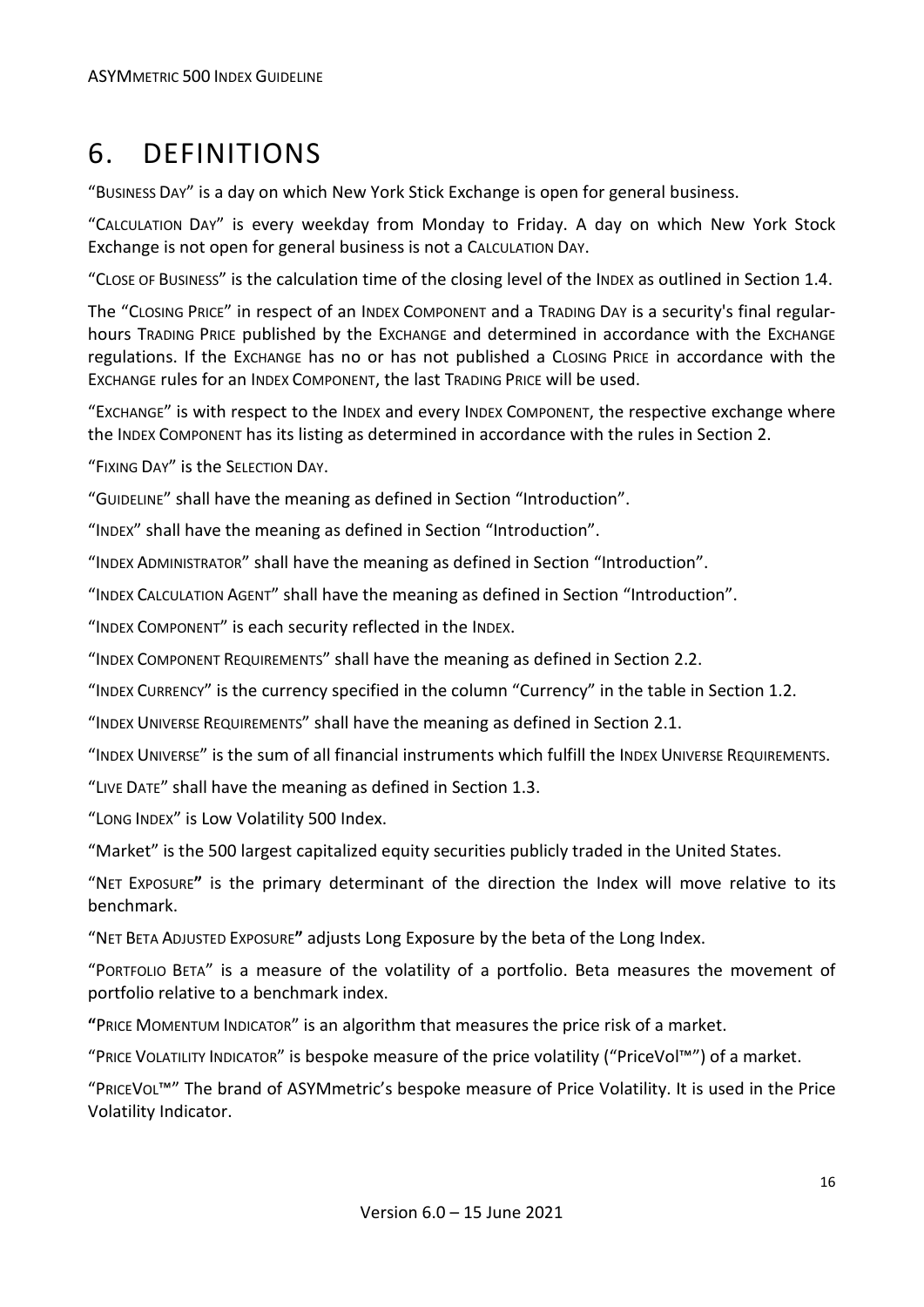"REBALANCE DAY" is the  $4<sup>th</sup>$  Business day following the SELECTION DAY. If that day is not a TRADING DAY the REBALANCE DAY will be the immediately following TRADING DAY.

"RISK ENVIRONMENT" determine by the scores of the Price Momentum and Price Volatility Indicators.

"RISK-ON ENVIRONMENT" is when the Price Momentum Indicator is above the 200-day SMA and the Price Volatility Indicator is Low.

**"**RISK-ELEVATED ENVIRONMENT**"** is when the Price Momentum Indicator is below the 200-day SMA and the Price Volatility Indicator is Low.

**"**RISK-OFF ENVIRONMENT**"** is when the Price Momentum Indicator is below the 200-day SMA and the Price Volatility Indicator is High.

**"**SECURITY BETA**"** is a measure of the volatility of a security. Beta measures the movement of a security relative to a benchmark index.

"SELECTION DAY" is the last business day of each month of the year.

**"**SHORT BOOK**"** is the SPDR S&P 500® ETF Trust (SPY).

"SOLACTIVE" shall have the meaning as defined in Section "Introduction".

"START DATE" shall have the meaning as defined in Section 1.3.

"TRADING DAY" is with respect to an INDEX COMPONENT included in the INDEX at the REBALANCE DAY and every INDEX COMPONENT included in the INDEX at the CALCULATION DAY immediately following the REBALANCE DAY (for clarification: this provision is intended to capture the TRADING DAYS for the securities to be included in the INDEX as new INDEX COMPONENTS with close of trading on the relevant EXCHANGE on the REBALANCE DAY) a day on which the relevant EXCHANGE is open for trading (or a day that would have been such a day if a market disruption had not occurred), excluding days on which trading may be ceased prior to the scheduled Exchange closing time and days on which the Exchange is open for a scheduled shortened period. The INDEX ADMINISTRATOR is ultimately responsible as to whether a certain day is a TRADING DAY.

The "TRADING PRICE" in respect of an INDEX COMPONENT and a TRADING DAY is the most recent published price at which the INDEX COMPONENT was traded on the respective EXCHANGE.